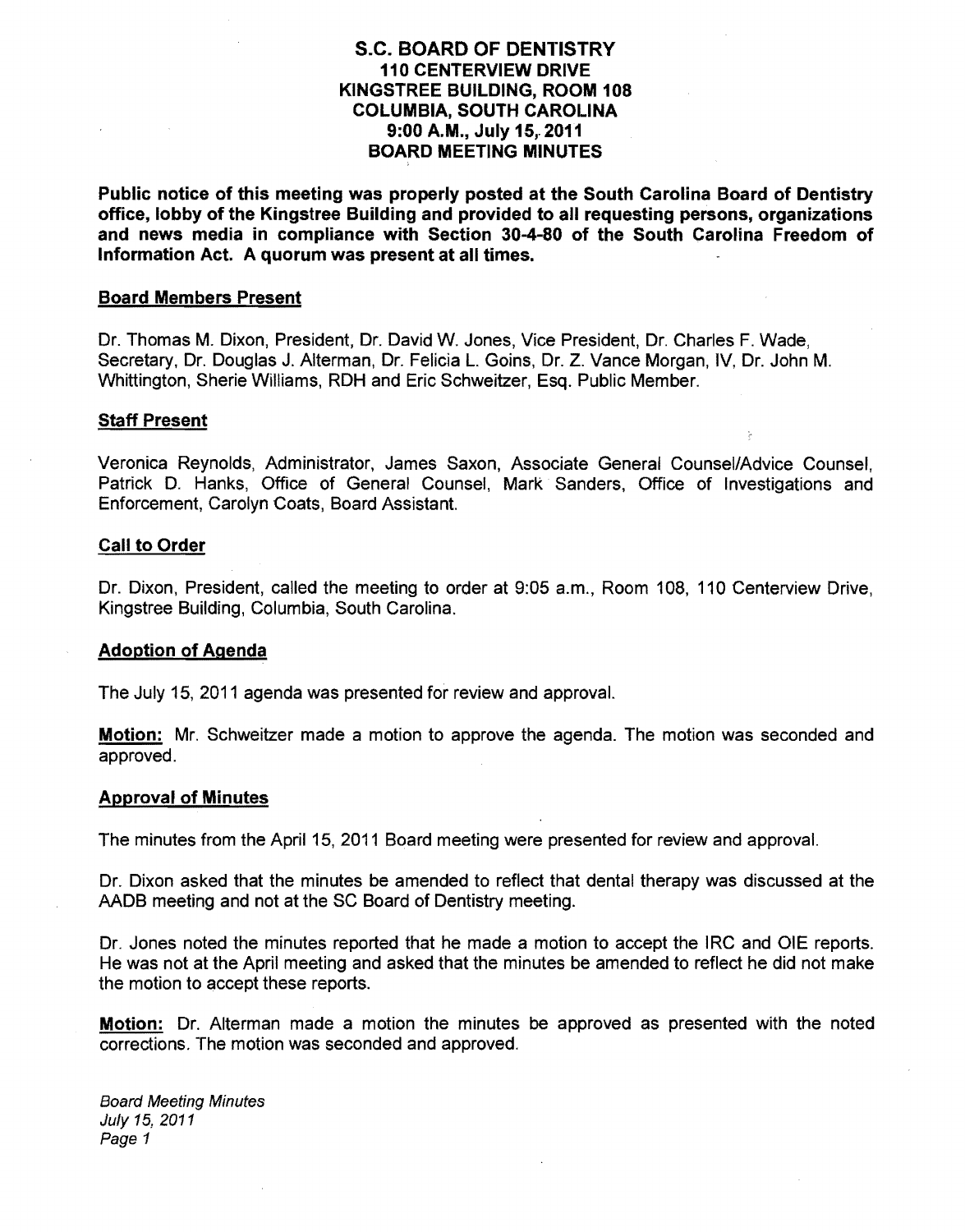## HEARING

Consent Agreement in the matter of Ms. Alethea Moore Hudgens, RHO. Ms. Hudgens was not represented by counsel. Ms. Hudgens appeared before the Board admitting she engaged in unlawful conduct by calling in to a pharmacy in the name of a dental practitioner without the practitioner's authorization.

Motion: Dr. Wade made a motion to go into Executive Session to hear the case. The motion was seconded and approved.

Motion: Dr. Goins made a motion to go into private deliberation. The motion was seconded and approved.

Motion: Dr. Goins made a motion to return to public session. The motion was seconded and approved.

Motion: Dr. Jones made a motion to accept the Consent Agreement. The motion was seconded and approved.

## HEARING

Application Hearing in the matter of Jennifer L. Mokris, DMD. Dr. Mokris was not represented by counsel. Dr. Mokris appeared before the Board requesting she be granted a license in South Carolina based on her Florida exam scores.

Motion: Dr. Wade made a motion to go into executive session. The motion was seconded and approved.

Motion: Dr. Jones made a motion to come out of executive session and into public session. The motion was seconded and approved.

Motion: Dr. Whittington made a motion the Board grant Dr. Mokris a license. The motion was seconded and approved.

## MOTION FOR RECONSIDERATION

Edward Perry Trimmier, DMD, appeared before the Board to request that his license to practice dentistry in South Carolina be reinstated. Dr. Trimmier was represented by Paul D. de Holczer.

Motion: Dr. Wade made a motion to go into Executive Session The motion was seconded and approved.

Motion: Dr. Goins made a motion to return to Public Session. The motion was seconded and approved.

Motion: Dr. Whittington made a motion the Board grant Dr. Trimmier a license upon a letter of verification from the State Board of Georgia acknowledging there were no pending disciplinary actions prior to his surrender and emphasized the Board had requested this verification last year and had not received it. The motion was seconded and approved.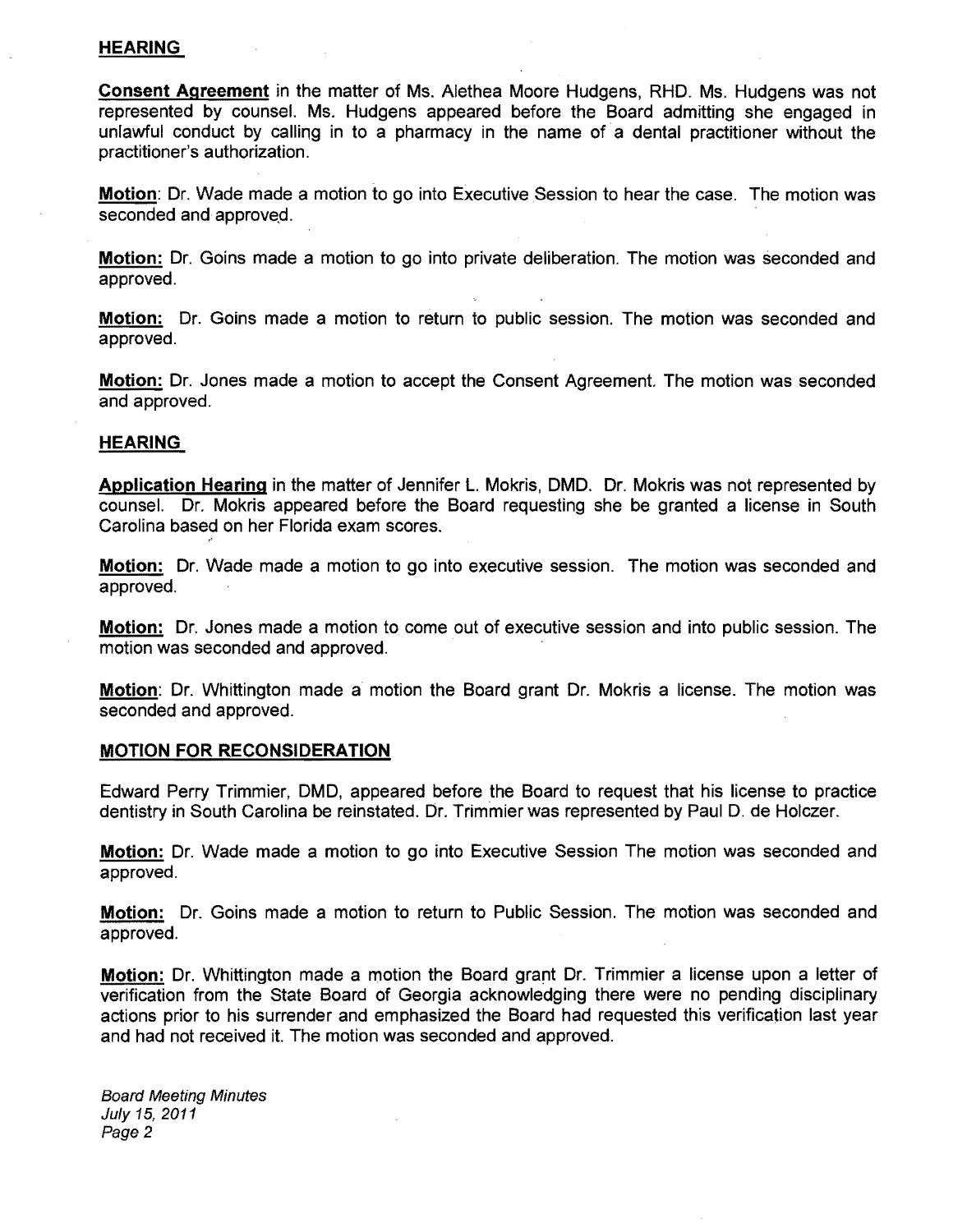## Ratification of Dentists/HvgienistslTechnicians Licensed/Registered

Motion: Dr. Wade made a motion to ratify approval for the following applicants that met SRTA/CRDTS/ADEX/ADLEX/CREDENTIALS/DIPLOMATE licensure/reinstatement. The motion was seconded and approved. requirements for

## **Dentists**

Tushara L. Ganatilake, DDS Charles R. Ingle, DDS David B. Beemer, DMD Christopher B. Chambers, DDS Kevin C. Nietzer, DMD Michael F. Cuenin, DMD Benjamin L. Areheart, DMD Patrick R. Carter, DMD Byron T. Guffee, DMD Miglena V. Stoikov, DMD William H. Temple, DMD Ford S. Cooper, DDS Brandon K. Callaway, DDS Benjamin B. Jeter, DMD James R. Marshall, DMD Andrew D. Reynolds, DMD Diane C. Kelly, DMD Ashley E. Christopher, DMD Spence T. Gibbs, DMD William S. Waker, III, DMD Emerson F. Gower, III, DMD Margaret B. Brunson, DMD Brandt L. Weininger, DDS Mallary C. Forrest, DDS

Christopher J. Hall, DMD Nancy G. O'Donoghue, DDS James A. Green, III, DMD Jill Y. Merrell, DMD Matthew T. Lee, DMD Julius M. Johnson, DDS Pompilia C. Belean, DDS Elizabeth F. Eakes, DMD Joshua E. Hardwick, DMD Brittany J. Potter, DMD Andrew T. Wilson, DMD Wilson H. Ackerman, DMD Mary E. Cranford, DMD Drew T. Krenna, DMD Caroline E. Norment, DMD Melissa E. Rogers, DDS Michael L. Elliott, DMD Paul M. Edwards, DMD Christopher A. Helsel, DMD Carl Jackson, DMD Charles M. Smith, Jr., DMD Adam M. Cox, DMD Johnny B. Murphy, Jr., DMD Leslie H. Mattingle, DMD

Thomas A. Sarna, DDS Tracy M. Page, DDS David A. Merrell, DMD Jeffrey B. Mokris, DMD Carl B. Massey, Jr., DMD Andrew T. Smith, Jr., DMD David A. Bodie, DMD Thomas B. Gilbert, DMD Blair F. Hendricks, DMD David P. Savage, DMD Gabriel Ingraham, III, DMD John C. Assey, DMD Philip C. Hunt, DMD James E. Layton, DMD George P. Reid, IV, DMD Evan K. Smith, DMD Frank B. Erwin, DMD Leonard B. Fiume, DMD Jason A. Minton, DMD Kip S. Covington, DMD Aldous B. T. Wilson, DDS Yanina A. Suszko, DMD Robert B. Gamble, Jr., DMD Todd R. Sander, DMD

### AMERICAN BOARD DIPLOMATES

Michael F. Cuenin, DMD (PERIO)

Motion: Dr. Wade made a motion to ratify the approval of the following applicants that met all SRTAlCRDTS requirements for licensure. The motion was seconded and approved.

### Dental Hygienists

Ileana Arena Jennifer S. Graf Marie S. Ayen Melissa L. Nicholson Joanna L. Fox Kaila A. Lopez Elizabeth K. Hallam

Board Meeting Minutes July 15, 2011 Page 3

Leslie A. Barnhart Makenzie K. O'Hare Mary P. Woodrum Peggy E. Prather Debra M. Fraser Tamarah S. Fant Alexis M. Hazel

Shannon L. Fulton Lissette E. Trainor Diem N. Nguyen Erika A. Alberty Brenda J. Weisman Rebecca J. Fipps Funderburk Lesa H. Jones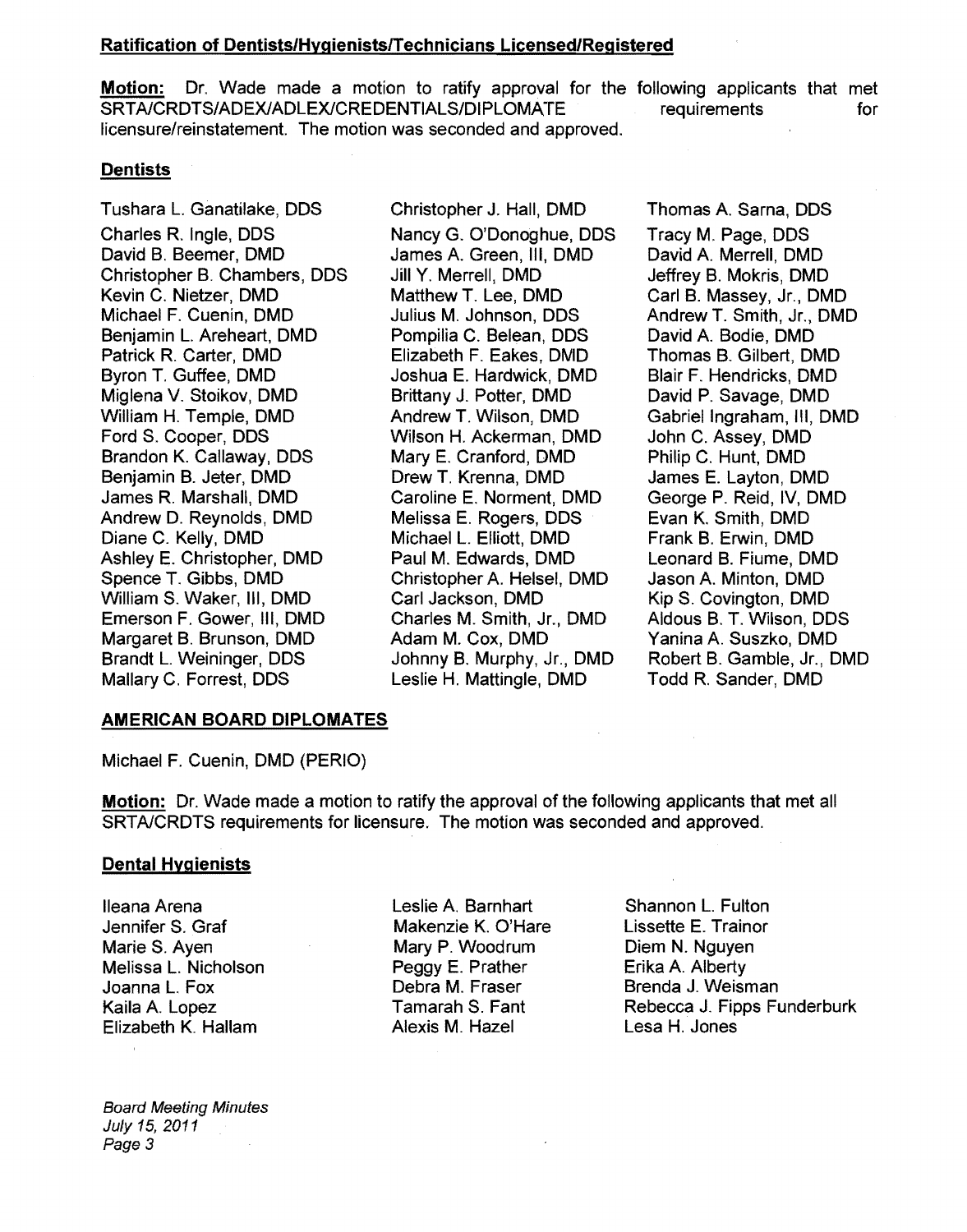April M. Self Amy C. Shealy Elisha B. Fricks Meredith D. L. Thompson Carol D. Ammor<br>
Sara N. Cotton C. Barbuscake Clisha B. Fricks Sara N. Cotton Elisha B. Fricks Shawanda L. Jackson Miyah A. Mays Anna N. Newsom Kristin M. Owens Hilna N. Patel Samantha K. Reini Brenna V. Sigmon Robin H. Vecchio Brittany L. White Jamie L. Williams Heather L. Wilson **Jillian H. Young** Kelly A. Hatton Kelly A. Hatton **Aimee D. Armyine** Aimee D. Arnwine IIdiko Adcock Rebecca J. Armstrong Crystal L. Benton **Crystal L. Benton Computer Computer** Kimberly K. Cohen Anna M. Cooper<br>
Davna M. Ducote **Computer Computer Computer Computer Computer Computer Computer Computer Computer Computer Compu** Dayna M. Ducote Fallon N. Gordon (Pallon N. Gordon Kelly M. Robert M. Lylen) M. Lylen<br>
Malton H. Nash (Pallon M. Amy E. Owen Walton H. Nash **Amy E. Owen** Ashley H. Rehn<br>Noralee A. Rogers **Amy E. Owen** Ashley H. Reed Noralee A. Rogers Jacqueline L. Storm Rochelle A. Reed Kasie L. Bingham Heather L. Cooper Meghan E. Lineberger Jessica N. Lubic Charlotte L. Miller Morgan M. Solomon Lauren J. Tyler Christie M. Walters Courtney B. Colman Heather E. Hull **Alicia K. Powless**<br>Nataliva Kachur **A. Gregge Caitlin B. Scott** Alanna G. White

Spring M. Strickland

## **Dental Hygienists Reinstated**

| Gertrude K. Deas   | Tammera L. Starnes | Betty C. Donoghue |
|--------------------|--------------------|-------------------|
| Shawna N. Saldana  | Morgan L. Alford   | Ashley A. Doares  |
| Cynthia S. Flowers | Kerri R. Shows     |                   |

Motion: Dr. Wade made a motion to ratify the approval of the following applicants that met all requirements for licensure. The motion was seconded and approved.

### **Dental** Technicians

Kwangwoo Park, CDT J. Mark Burger, DT

# **Investigative Review Committee (lRC) Report**

Mr. Sanders, Office of Investigations and Enforcements, (OlE) presented eight cases from the Investigative Review Committee (IRC) with recommendations to dismiss and three cases for letters of caution.

Motion: Dr. Goins made a motion to accept the cases for dismissal and the letters of caution. The motions were seconded and approved.

Mr. Sanders reported there are ninety three active investigative cases and the OlE would be hiring an additional investigator.

## OFFICE **OF GENERAL COUNSEL**

Patrick D. Hanks, Esq., reported legal has thirteen open cases, four cases are pending action, four cases were Consent Agreements/Memorandum of Agreements and five cases were pending a Final Order hearing. He stated that one case was on appeal and fifteen cases had been closed on or after January 1, 2010.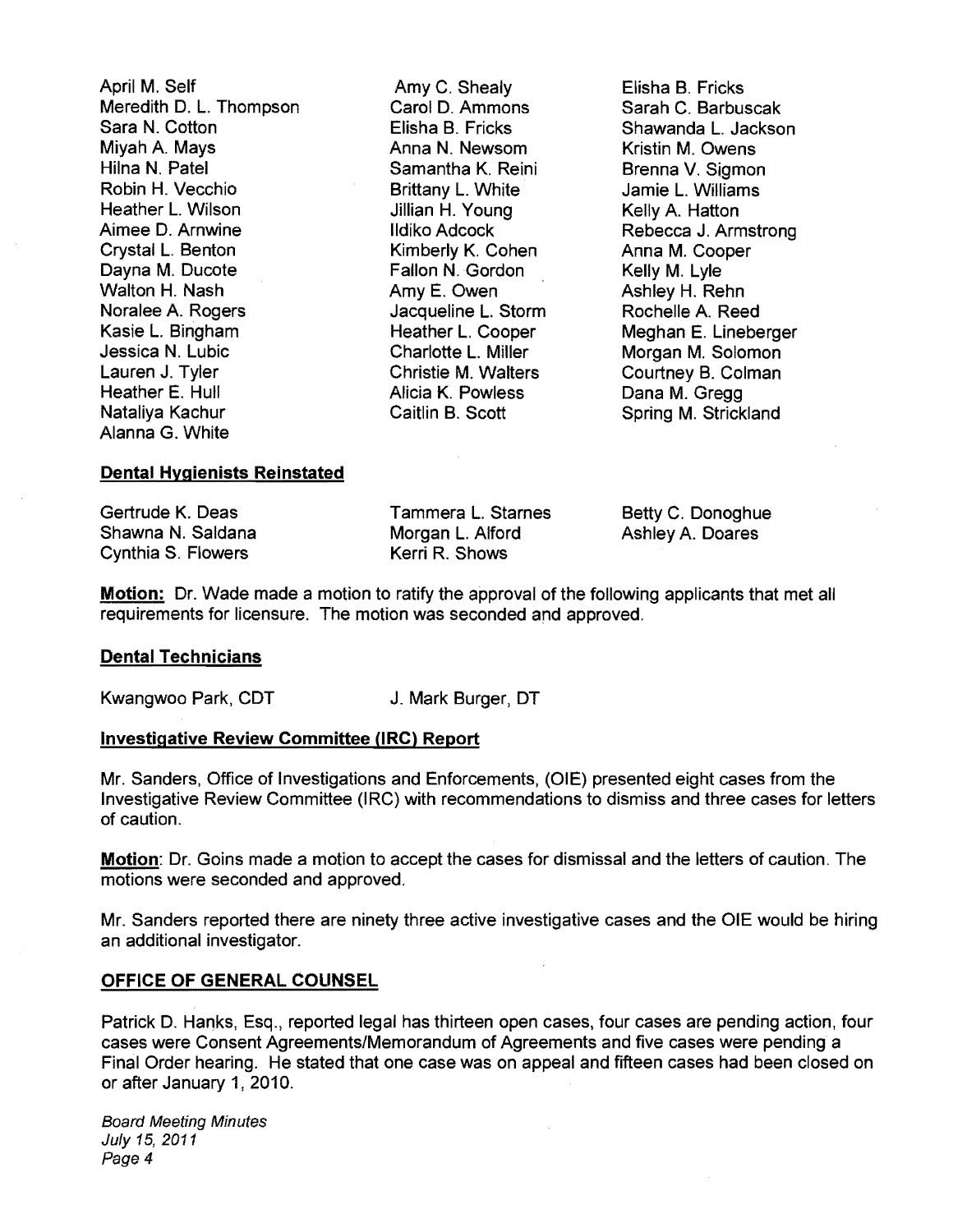## ADMINISTRATORS REPORT

Ms. Reynolds reported that Ms. Templeton has approved the hiring of another staff person.

Ms. Reynolds reported the finance division was closing out the fiscal year and will send the report to her when it is complete. She stated she will email the report to the Board members when she receives it.

## PORTABLE DENTAL UNITS IN NURSING HOMES

Ms. Reynolds reported receiving calls from dental assistants and hygienists asking to go into nursing homes with portable dental units to practice without direct supervision. The Board stated statues are in place to cover this issue.

## ELECTION OF NEW OFFICERS FOR 2012

MOTION: Dr. Whittington made a motion to nominate Dr. David Jones for President. The motion was seconded and approved.

MOTION: Dr. Alterman made a motion to nominate Dr. Charles Wade for Vice President. The motion was seconded and approved.

MOTION: Dr. Goins made a motion to nominate Dr. John Whittington for Secretary. The motion was seconded and approved.

## SC MEMBERS ATTENDING SRTA MEETING

MOTION: Dr. Dixon made a motion the Board elect Dr. Michelle Bedell to continue to serve on the Board of Directors for SRTA. The motion was seconded and approved.

Dr. Dixon stated the Board has twelve votes in the SRTA General Assembly meeting in August in Portland, Maine. Dr. Thomas Dixon, Dr. David Jones, Dr. Michelle Bedell, Ms. Sherie Williams, and Ms. Tonya Riffe will be attending

MOTION: Dr. Dixon asked for a motion allowing him to equally divide the twelve proxy votes among the five members that will be voting. The motion was seconded and approved.

## APPROVAL OF BOARD MEMBERS TO ATTEND THE OCTOBER AADB MEETING

Motion: Mr. Schweitzer made a motion to approve Dr. Goins, Dr. Dixon and Ms. Reynolds to attend the AADB meeting. The motion was seconded and approved.

## PSYCHOMETRIC EQUIVALENCE OF THE FLORIDA AND NERB EXAMINATION

The Board had already discussed the psychometric equivalence of the Florida and NERB examination when the case regarding Dr. Mokris was heard.